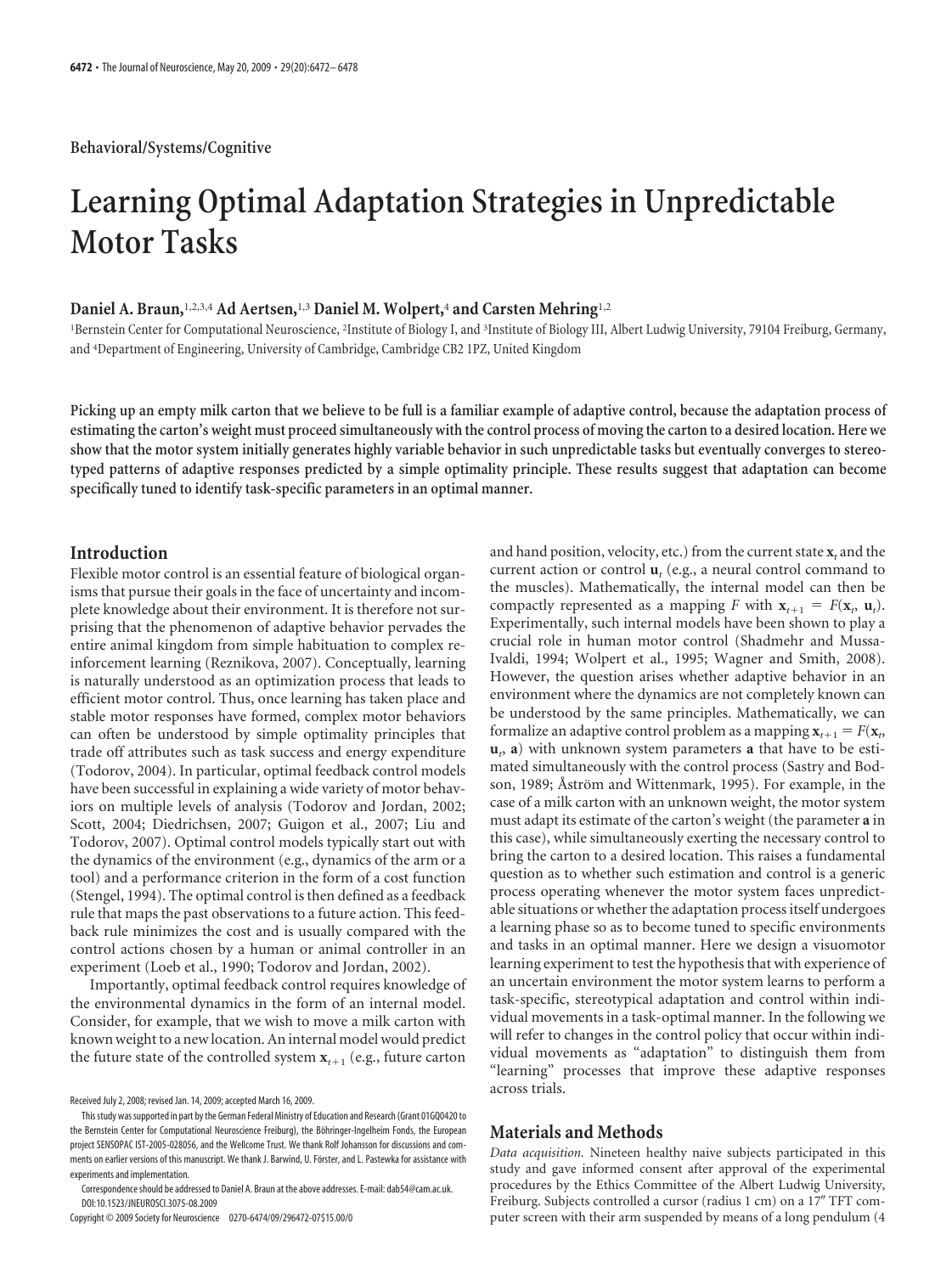m) that was attached to the ceiling. Subjects grabbed on to a handle at the bottom of the pendulum and moved it in the horizontal plane. Movements were recorded by an ultrasonic tracker system (CMS20, Zebris Medical, 300 Hz sampling, 0.085 mm accuracy). The screen displayed eight circular targets (radius 1.6 cm) arranged concentrically around a starting position (center–target distance 8 cm). Subjects were asked to move the cursor swiftly into the designated target and each trial lasted two seconds (therefore in early trials subjects often did not reach the target within the time window).

*Experimental procedure.* Two groups of subjects underwent two experimental blocks (2000 trials each) in which participants performed reaching movements in an uncertain environment. In both blocks the majority of trials were standard trials. However, on 20% of randomly selected trials a visuomotor perturbation was introduced. Each perturbation trial was always followed by at least one standard trial so that random perturbation trials were interspersed individually among the standard trials. In the first group (rotation group, 10 subjects) the perturbation was always a random visuomotor rotation with a rotation angle drawn from a uniform distribution over  $\{\pm 30^{\circ}, \pm 50^{\circ}, \pm 70^{\circ}, \pm 90^{\circ}\}\$ . Thus, the majority of trials had a normal hand– cursor relation and in visuomotor rotation trials the rotation angle could not be predicted before movement, requiring subjects to adapt online within a single trial to achieve the task. In the second group (target jump group, 9 subjects) the first block of 2000 trials were target jump transformations where the target jumped unpredictably to a rotated position (rotation angles drawn randomly again from a uniform distribution over  $\{\pm 30^\circ, \pm 50^\circ, \pm 70^\circ, \pm 90^\circ\}$ ). In target jump trials the jump occurred when then hand had moved 2 cm away from the origin. In the second block of 2000 trials the target jump group also experienced random rotations just like the first group. Thus, all subjects performed 4000 trials in total. We analyzed the first 2000 trials to assess how performance changed as subjects learned to adapt to the task requirements. Performance was assessed as the minimum distance to the target within the 2 s trial period, the magnitude of the second velocity peak, and movement variability. To calculate movement variability each two-dimensional positional trajectory was temporally aligned to the speed threshold of 10 cm/s and then the variance of the *x* and *y* positions were calculated for each time point across the trajectories and subjects (time 0 s corresponds to 200 ms before the speed threshold). The total variance was taken as the sum of the variance in *x* position and *y* position, and the square root of the variance (SD) was plotted. The last 2000 trials of the first group were used for fitting subjects' stationary patterns of adaptation to an optimal adaptive control model.

*Adaptive optimal control model.* To model adaptation and control we used a linear model of the hand/cursor system and a quadratic cost function to quantify performance (Körding and Wolpert, 2004). Full details of the simulations are provided in the supplemental Methods (available at www.jneurosci.org as supplemental material). As we include the effects of signal-dependent noise on the motor commands (Harris and Wolpert, 1998), the resulting optimal control model belongs to a class of modified linear quadratic-Gaussian systems (Todorov and Jordan, 2002). The equations we used are as follows:

State update:  $\mathbf{x}_{t+1} = F[\phi] \mathbf{x}_t + G \mathbf{u}_t + \text{signal-dependent noise}$ 

Observation:  $y_t = Hx_t +$  additive noise.

The state  $\mathbf{x}_t$  represents the state of the hand/cursor system (a point-mass model) and the observation **y***t*represents the delayed sensory feedback to the controller. The state update equation depends on the current state (first term), the current motor command (second term), and signaldependent noise (details in supplemental Methods, available at www. jneurosci.org as supplemental material). The observation equation relates the sensory feedback to the current state **x***<sup>t</sup>* and the additive observation noise. The important novelty here is that the forward model of the system dynamics *F* depends in a nonlinear way on the rotation parameter  $\phi$  between the hand and cursor position. This parameter is unknown to subjects before each trial and must be estimated online during each movement.

The hand was modeled as a planar point-mass ( $m = 1$  kg) with posi-

tion and velocity vectors given by  $\mathbf{p}^H_t$  and  $\mathbf{v}_t$  respectively. The cursor position is given by a rotation of the hand position  $\mathbf{p}_t^C = D_{\phi} \mathbf{p}_t^H$ , where  $D_{\phi}$ is the rotation matrix for a rotation of angle  $\phi$ . The two-dimensional control signal **u***<sup>t</sup>* is transformed sequentially through two muscle-like low-pass filters both with time constants of 40 ms to produce a force vector  $f$ <sub>*t*</sub> on the hand (with  $g$ <sub>*t*</sub> representing the output of the first filter) see (Todorov, 2005) and supplemental material (available at www. jneurosci.org) for details. Thus, the 10-dimensional state vector can be expressed as  $[\mathbf{p}_t^C; \! \mathbf{v}_t; \mathbf{f}_t; \mathbf{g}_t; \mathbf{p}^{\text{Target}}],$  where  $\mathbf{p}^{\text{Target}}$  corresponds to the target position in cursor space. Sensory feedback **y***<sup>t</sup>* is given as a noisy observation of the cursor position, hand velocity, and force vector with a feedback delay of 150 ms. In Results, we also compute the angular momentum as the cross product  $\mathbf{p}_t^H \times \mathbf{v}_t$  multiplied by the point-mass  $m = 1$  kg.

The cost function *J* can be expressed as follows:

Cost 
$$
J = \frac{1}{2} E \left[ \sum_{t=0}^{\infty} {\mathbf{x}_t}^T Q \mathbf{x}_t + \mathbf{u}_t^T R \mathbf{u}_t \right].
$$

The matrix *Q* is designed to punish positional error between cursor and target and high velocities and is parameterized accordingly with two scalar parameters  $w_p$  and  $w_v$ . The matrix *R* punishes excessive control signals and was taken as the identity matrix scaled by a parameter*r*. Since the absolute value of the cost *J* does not matter for determining the optimal control, i.e., only the ratio between *Q* and *R* is important, we set  $w_p = 1$ . We chose a cost function without a fixed movement time (i.e., an infinite horizon cost function) so the amount of time required for adaptation to reach the target might vary. Such a cost function allows computing the state-dependent optimal policy at each point in time considering the most recent estimate of  $\phi$ . Since the trial duration was relatively long (2 s) this cost function allowed reasonable fits to the data.

The optimal policy of the above control problem is the feedback rule that minimizes the cost function *J*. Since the parameter  $\phi$  is unknown, this adaptive optimal control problem can only be solved approximately by decomposing it into an estimation problem and a control problem (certainty-equivalence principle). The estimation problem consists of simultaneously estimating the unobserved state **x***<sup>t</sup>* and the unknown parameter  $\phi$  from the observations  $\mathbf{y}_t$ . This can be achieved by introducing an augmented state  $\tilde{\mathbf{x}}_t = [\mathbf{x}_i; \boldsymbol{\phi}_t]$  and using a nonlinear filtering method (e.g., unscented Kalman filter) for the estimation  $\hat{\mathbf{x}}_t = [\hat{\mathbf{x}}_t; \hat{\phi}_t]$  in this augmented state space—see supplemental material (available at www. jneurosci.org) for details. To allow the controller to adapt its estimate of  $\phi$  we model the parameter as a random walk with covariance  $\Omega_{\nu}$ , which determines the rate of adaptation within a trial. The optimal control command at every time point can then be computed as a feedback control law  $\mathbf{u}_t = -L[\hat{\boldsymbol{\phi}}_t]\hat{\mathbf{x}}_t$ , where  $L[\hat{\boldsymbol{\phi}}_t]$  is the optimal feedback gain for a given parameter estimate  $\phi_t$ . To allow for the uncertainty of the parameter estimate to affect the control process (noncertainty-equivalence effects), we introduce two additional cautiousness parameters  $\lambda_n$  and  $\lambda_n$ . Based on the models uncertainty in the rotation parameter  $\phi$ , these reduce the gains of the position and velocity components of the feedback thereby slowing down the controller in the face of high uncertainty (equivalent to making the energy component of the cost more important). Importantly, the cautiousness parameters do not introduce a new optimality criterion; rather they provide a heuristic to find an approximation to the optimal solution and are often used in adaptive control theory when faced with an analytically intractable optimal control problem (see supplemental material, available at www.jneurosci.org). Accordingly, the costs achieved by a cautious adaptive controller can be lower than by a noncautious adaptive controller—see supplemental material (available at www.jneurosci.org) for details.

*Parameter fit.* Some of the parameters of the model were taken from the literature as indicated above. There were six free scalar parameters that were fit to the data, and these are (1) the cost parameters  $w<sub>v</sub>$  and  $r$ , (2) the cautiousness parameters  $\lambda_p$  and  $\lambda_v$ , (3) the adaptation rate  $\Omega_v$ , and (4) the signal-dependent noise level. We adjusted these parameters to fit the mean trajectory of the 90 $^{\circ}$ -rotation trials (by collapsing the  $+90^{\circ}$  and  $-90^\circ$  trials into one angle). These parameter settings were then used to extrapolate behavior to both the standard trials and all other rotation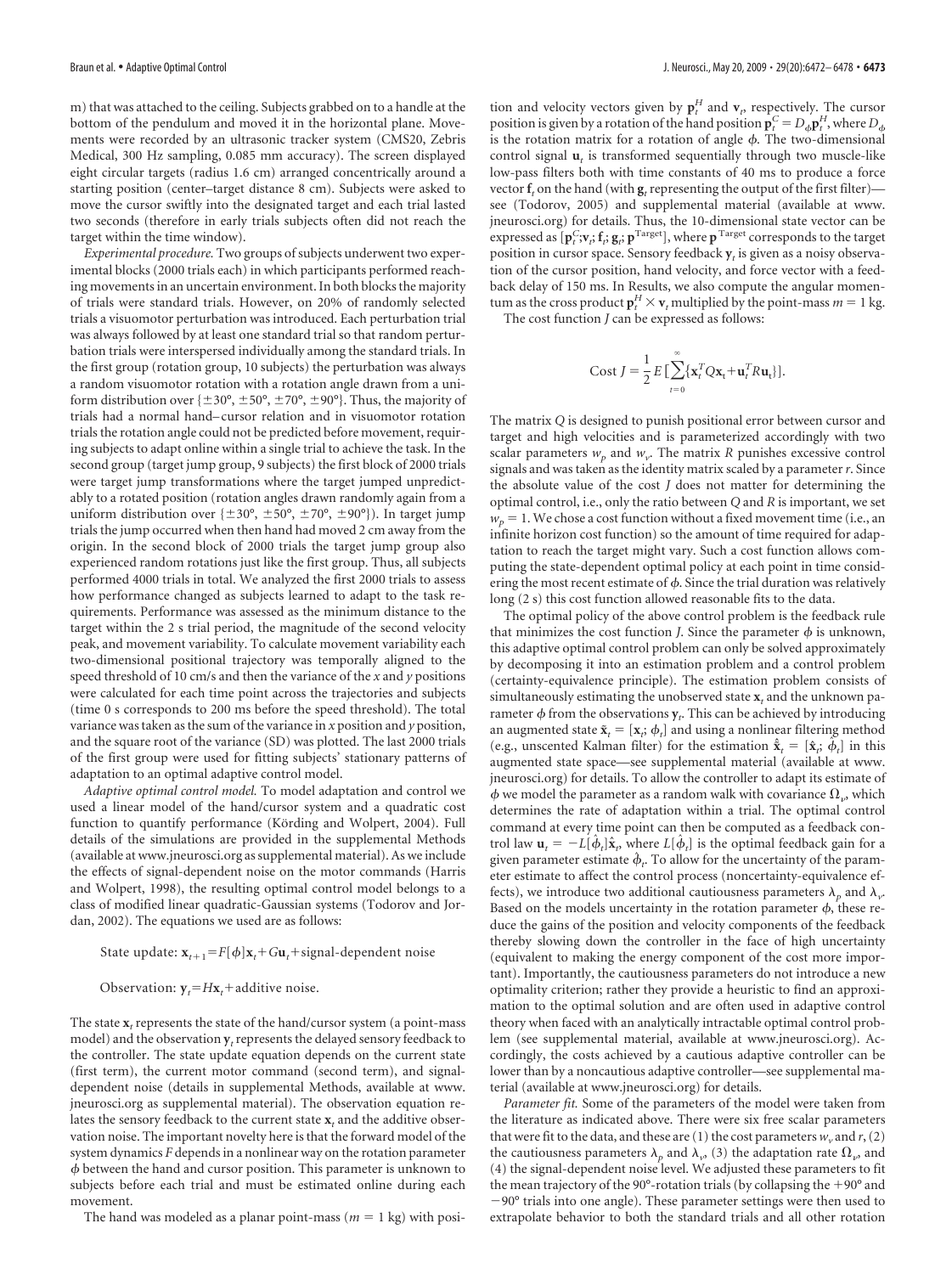trials. The reason we chose 90° is that the perturbation has the strongest effect here, and therefore the fit would have the best signal-to-noise ratio to allow us to get the most precise estimates of the parameters. Thus, the issue of overfitting is avoided as the model predictions are evaluated for nonfitted conditions. The fit was to the second 2000 trials when subjects of the rotation group exhibited stationary responses to the visuomotor rotations. Details of the parameter fits can be found in the supplemental material (available at www.jneurosci.org).

### **Results**

To test the hypothesis that the motor system can learn to adapt optimally to specific classes of environments we exposed a first group of participants to a reaching task in which on 20% of the trials a random visuomotor rotation was introduced. Since these random rotations could not be predicted (and were zero mean across all rotations), participants had to adapt to the perturbations online during the movement. This online adaptation is different from online error correction (Diedrichsen et al., 2005), since the rules of the control process—i.e., the "control policy" that maps sensory inputs to motor outputs has to be modified. Importantly, the modification of the control law is a learning process, whereas online error correction,

e.g., to compensate for a target jump, can take place under the same policy without learning a new controller. To enforce online adaptation the vast majority of trials had a standard hand/cursor relationship and only occasional trials were perturbed. Thus, movements typically started out in a straight line to the cursor target because subjects assumed by default a standard mapping between hand and cursor — see Figure 1*A*. However, after a time delay of 100 –200 ms into the movement subjects noticed the mismatch between hand and cursor position in random rotation trials and started to modify their movements. This adaptive part of the movement can be seen from the change of direction in the trajectory and the appearance of a second peak in the speed profile (Fig. 1*C*).

To assess our hypothesis of task-optimal adaptation, we first investigated whether subjects showed any kind of improvement in adapting to the unpredictable perturbations during the movements. Indeed, we found that the adaptation patterns in random rotation trials were very different in early trials compared with the same rotations performed later in the experiment (Fig. 1*B,D,F*). In the beginning, large movement errors occurred more frequently, i.e., subjects often did not manage to reach the target precisely within the prescribed 2 s time window (Fig. 1*B*). The difference in the minimum distance to the target within this allowable time window between the first and last batch of 200 trials was significant ( $p < 0.01$ , Wilcoxon rank-sum test). In early trials the second peak of the speed profile was barely visible as movements were relatively unstructured and cautious, but in later trials a clear second speed peak emerged (Fig. 1*C*). Early trials also showed high variability in the second part of the movement, whereas in later trials adaptive movements were less variable and therefore more reproducible between subjects (Fig.



Figure 1. Evolution of within-trial adaptive behavior for random rotation trials. *A*, Mean hand trajectories for  $\pm$ 90° rotation trials in the first 10 batches averaged over trials and subjects (each batch consisted of 200 trials,  $\sim$  5% of which were  $\pm$  90° rotation trials). The  $-90^\circ$  rotation trials have been mirrored about the y-axis to allow averaging. Dark blue colors indicate early batches, green colors intermediate batches, red colors indicate later batches. *B*, The minimum distance to the target averaged for the same trials as A (error bars indicate SD over all trajectories and all subjects). This shows that subjects' performance improves over batches. C, Mean speed profiles for  $\pm 90^\circ$  rotations of the same batches. In early batches, movements are comparatively slow and online adaptation isreflected in asecond peak ofthespeed profile which is initially noisy and unstructured. *D*, Themagnitude of the second peak increases over batches (same format as *B*). *E*, SD profiles for  $\pm$ 90° rotation trajectories computed for each trial batch. *F*, SD of the last 500 ms of movement. Over consecutive batches the variability is reduced in the second part of the movement.

1*F*)—the variability in the last 500 ms of the movement in the first batch was significantly larger than in the last batch ( $p < 0.01$ , *F* test). The color code in Figure 1 indicates that the second part of the movement converged to a stereotyped adaptive response. To test for the possibility that subjects simply became nonspecifically better at feedback control, a second group of participants performed a target jump task for the first 2000 trials. In direct correspondence to the random rotation task 20% of the trials were random target jump trials. Since a target jump does not require learning a new policy but simply an update of the target position in the current control law, we would expect to see no major learning processes in this task. This is indeed what we found. In Figure 2 we show the same features that we evaluated in the random rotation trials to assess over-trial evolution of sensorimotor response patterns.

To test whether the change in behavior over trials might represent an improvement—in the sense of minimizing a cost function—we computed the costs of the experimentally observed trajectories for 90° rotations. We used the inverse system equations to reverse-engineer the state space vector  $\mathbf{x}_t$  and the control command  $\mathbf{u}_t$  from the experimental trajectories. We then used a quadratic cost function that successfully captured standard movements and computed the costs of all the trajectories of the experiment. We found that the cost of the trajectories with regard to the quadratic cost function decreased over trials (Fig. 3*A*). This shows that the observed change in adaptation can be understood as a costoptimization process. In contrast to the first group, the second group showed no trend that would indicate learning—there is no significant difference between the minimum distance to the target between the first and the last batch ( $p > 0.01$ , Wilcoxon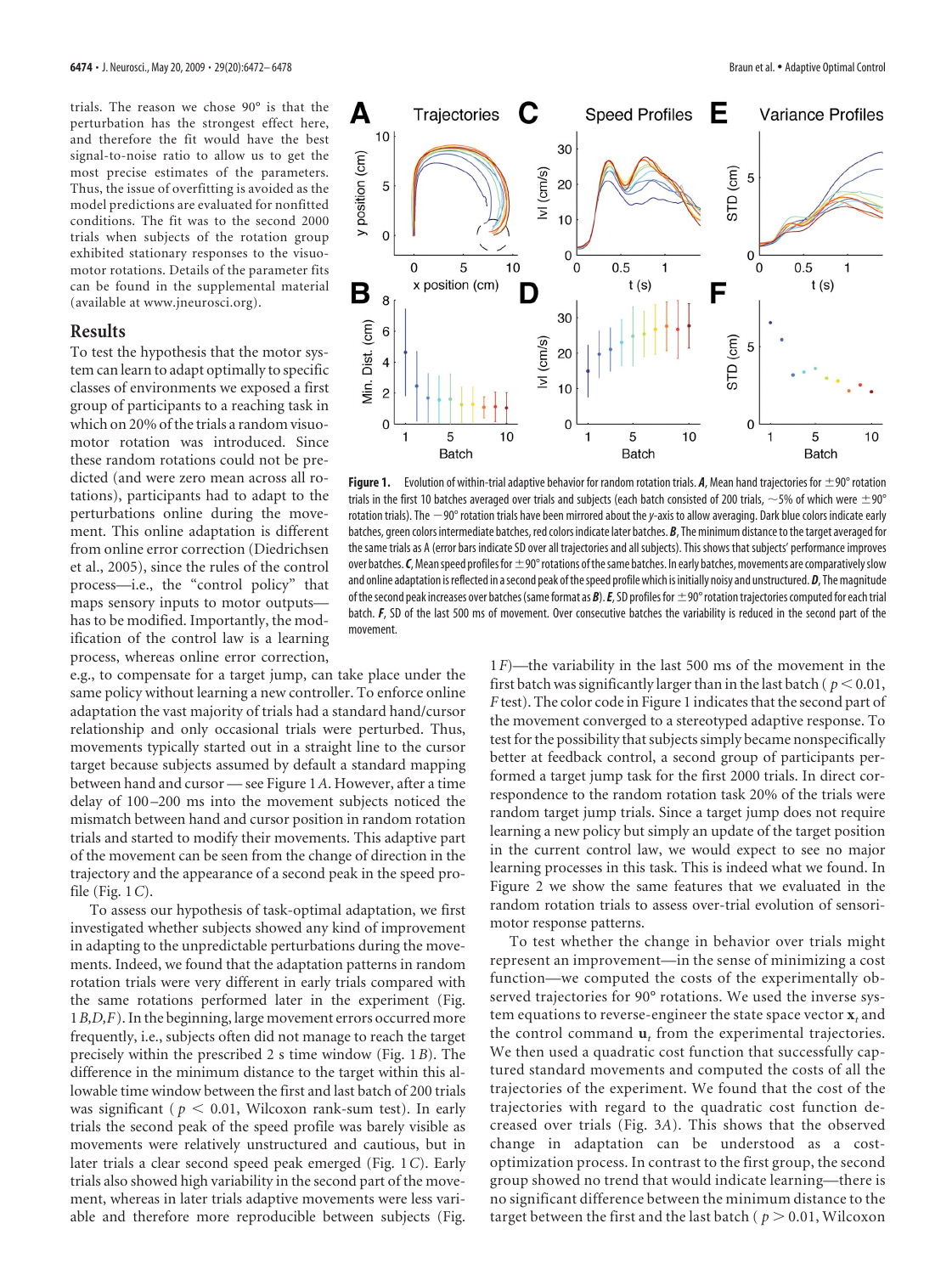

Figure 2. Evolution of motor responses to random target jumps. A, Mean trajectories for  $\pm$ 90° target jumps over batches of 200 trials,  $\sim$  5% of which were  $\pm$  90° target jump trials. Dark blue colors indicate early batches, red colors indicate later batches. B, The bottom shows that subjects' performance did not significantly improve over trials. Error bars indicate SD over all trials and subjects.  $C$ , Mean speed profiles for  $\pm 90^\circ$  target jumps of the same trial batches. A second velocity peak is present right from the start.  $D$ , The bottom shows the evolution of the magnitude of the second speed peak.  $E$ , SD for  $\pm$ 90°target jumps computed over the same trial batches. Over consecutive batches the variance remains constant.*F*, SD over the last 500 ms of movement.



**Figure 3.** *A*, Rotation group. Relative cost of subjects' movements in response to  $\pm 90^\circ$ visuomotor rotations. Over trial batches (200 trials) the cost of the adaptive strategy decreases. **B**, Target jump group. Relative cost of subjects' movements in response to  $\pm 90^\circ$  target jumps. There is no improvement over trials. In both cases the costs have been computed by calculating the control command and the state space vectors from the experimental trajectories by assuming a quadratic cost function. The cost has been normalized to the average cost of the last five trial batches.

rank-sum test). The reverse-engineered cost function for the 90° target jumps was flat over trial batches (Fig. 3*B*).

After the first block of target jump trials, the second group experienced a second block of random rotation trials identical to the second block the first group experienced. If the first group learned a feedback control policy specifically for rotations in the first block of trials then both groups should perform very differently in the second block of trials where both groups experienced random rotation trials. Again this hypothesis was confirmed by our results. The first group that was acquainted with rotations showed a stationary response to unexpected rotations (Fig. 4*A– C*). Performance error, speed profiles, and SD showed no changes over trials (Fig. 5*A–C*). Thus, there was no significant difference between the minimum distance to the target between the first and the last trial batches ( $p > 0.01$ , Wilcoxon rank-sum test). In contrast the second group initially performed not better than naive subjects; i.e., their performance was the same as the performance of the rotation group in the beginning of the first block (Fig. 4*D–E*). Then, over the first few trial batches this group substantially improved (Fig. 5*D–E*) and the difference in minimum target distance between the first batch and the last are highly significant ( $p < 0.01$ , Wilcoxon rank-sum test). Therefore, the experience of unpredictable target jumps did not allow for learning an adaptive control policy that is optimized for unpredictable visuomotor rotations.

Finally, we investigated whether the stationary adaptation patterns observed in later trials of the first group could be explained by an adaptive optimal feedback controller that takes the task-specific parameters of a visuomotor rotation explicitly into account. Importantly, a nonadaptive controller that ignores the rotation becomes quickly unstable (Fig. S4). The adaptive optimal controller has to estimate simultaneously the arm and cursor states as well as the hidden "visuomotor rotation"-parameter online (see Materials and Methods). This results in the online estimation of the forward model for the visuomotor transformation. The esti-

mated forward model, in turn, together with the estimated cursor and hand state can be used to compute the optimal control command at every point in time. At the beginning of each trial the forward model estimate of the adaptive controller is initialized to match a standard hand– cursor mapping without a visuomotor rotation (representing the prior, the average of all rotations). Due to feedback delays, any mismatch between actual and expected cursor position can only be detected by the adaptive controller some time into the movement. The observed mismatch can then be used both for the adaptation of the state and parameter estimates and for improved control (supplemental Fig. S3, available at www.jneurosci.org as supplemental material). To test this model quantitatively, we adjusted the parameters of the model to fit the mean trajectory and variance of the 90°-rotation trials and used this parameter set to predict behavior on both the standard and other rotation trials. In the absence of the "cautiousness" parameters which slow down control in the presence of uncertainty about the rotation parameter, the predictions gave hand speeds that were higher than those in our experimental data (supplemental Fig. S5, available at www.jneurosci.org as supplemental material). In the presence of the "cautiousness" parameters not only was the cost of the controller lower, but we also found that the adaptive optimal control model predicted the main characteristics of the paths, speed and angular momentum, as well as the trial-to-trial variability of movements, with high reliability (Fig. 6)—the predictions yielded  $r^2 > 0.83$  for all kinematic variables. Both model and experimental trajectories first move straight toward the target and then show adaptive movement corrections after the feedback delay time elapsed. Both model and experiment show a characteristic second peak in the velocity profile, and the model predicts this peak correctly for all rotation angles. Also the trial-by-trial variability is correctly predicted for the different rotations.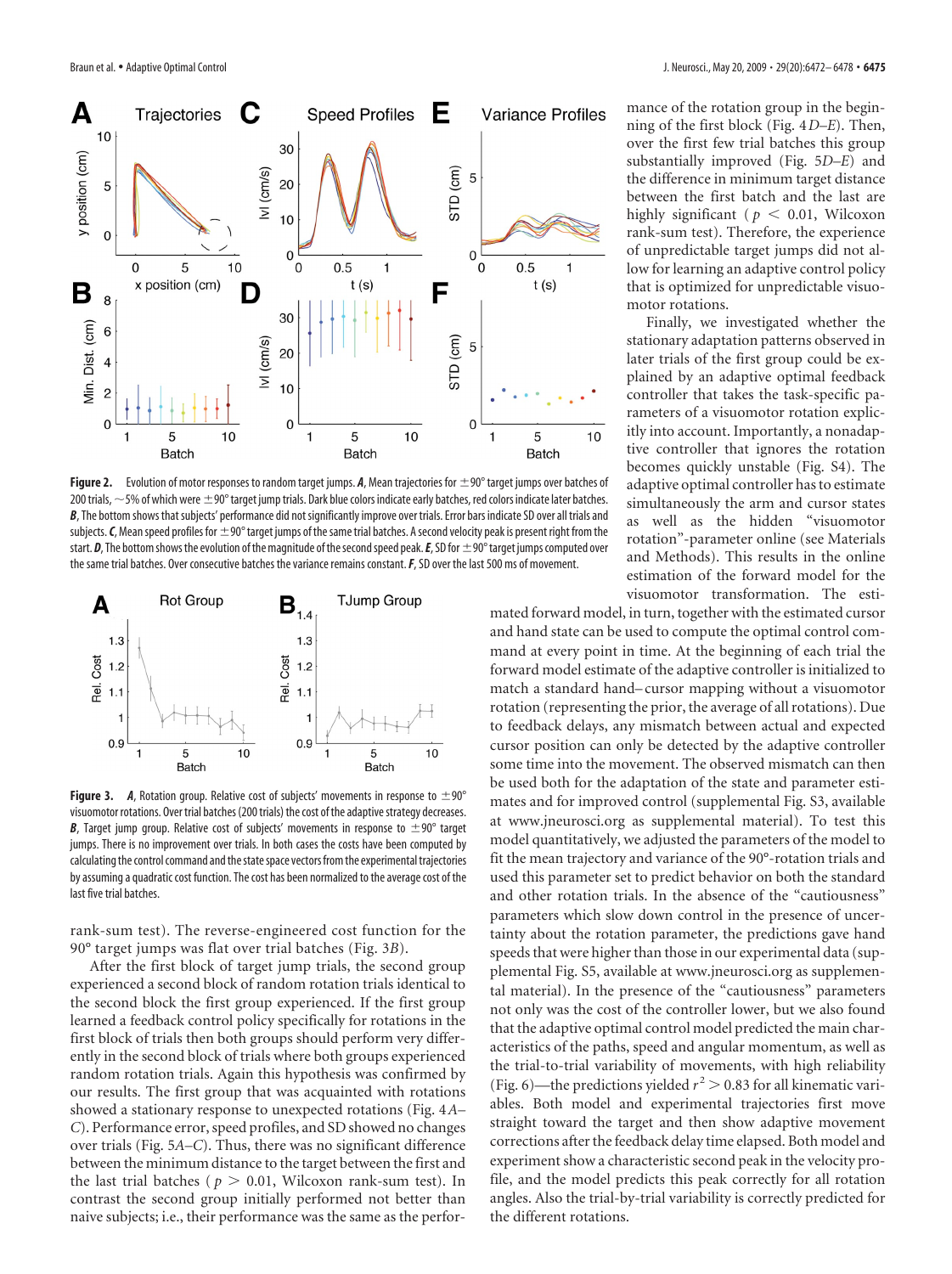#### **Discussion**

Our results provide evidence that the motor system converges to task-specific stereotypical adaptive responses in unpredictable motor tasks that require simultaneous adaptation and control. Moreover, we show that such adaptive responses can be explained by adaptive optimal feedback control strategies. Thus, our results provide evidence that the motor system is not only capable of learning nonadaptive optimal control policies (Todorov and Jordan, 2002; Diedrichsen, 2007) but also of learning optimal simultaneous adaptation and control. This shows that the learning process of finding an optimal adaptive strategy can be understood as an optimization process with regard to similar cost criteria as proposed in nonadaptive control tasks (Körding and Wolpert, 2004).

Previous studies have shown that optimal feedback control successfully predicts behavior of subjects that have uncertainty about their environment (e.g., a forcefield) that changes randomly from trial to trial (Izawa et al., 2008). However, in these experiments subjects did not have the opportunity to adapt efficiently to the perturbation within single trials. Rather the perturbation was modeled as noise or uncertainty with regard to the internal model. In our experiments subjects also have uncertainty over the internal model, but they have enough time to resolve this uncertainty within the trial and adapt their control policy accordingly. Another recent study (Chen-Harris et al., 2008) has shown that optimal feedback control can be successfully combined with models of motor learning (Donchin et al., 2003; Smith et al., 2006) to understand learning of internal models over the course of many trials. Here we show that learning and control can be understood by optimal control principles within individual trials.

Optimal within-trial adaptation of the control policy during a movement presupposes knowledge of a rotation-specific internal model  $\mathbf{x}_{t+1} = F(\mathbf{x}_t, \mathbf{u}_t, a)$ , where *a* denotes the system parameters the motor system is uncertain about (i.e., a rotationspecific parameter). This raises the question of how the nervous system could learn that *a* is the relevant parameter and that *F* depends on *a* in a specific way. In adaptive

control theory this is known as the structural learning problem (Sastry and Bodson, 1989; Åström and Wittenmark, 1995) as opposed to the parametric learning problem of estimating *a* given knowledge of  $F(*, a)$ . In our experiments, subjects in the rotation group have a chance to learn the structure of the adaptive control

**Figure 4.** Evolution of within-trial adaptation and control for  $\pm$ 90° random rotations in the second block of 2000 trials. *A*, Movement trajectories averaged over batches of 200 trials for the group that had experienced unexpected rotation trials already in the previous 2000 trials. Dark blue colors indicate early batches, red colors indicate later batches. This group shows no improvement. *B*, Speed profiles of the same trial batches.*C*, SD in the same trials. There is no trend over consecutive batches. *D*, Average movement trajectories averaged over batches of 200 trials for the group that had experienced unexpected target jump trials in the previous 2000 trials. This group shows learning. E, Speed profiles of the target jump group. F, SD in the same trials. The movement characteristics change over consecutive batches.



**Figure 5.** Evolution of within-trial adaptive control for random rotations in the second block of 2000 trials. *A*, Minimum distance to target in  $\pm$ 90° rotation trials averaged over batches of 200 trials for the group that had experienced unexpected rotation trials already in the previous 2000 trials. This group shows no improvement. Error bars show SD over all trials and subjects. *B*, Mean magnitude of the second velocity peak over batches of 200 trials for the rotation group. *C*, SD in the last 500 ms of movement for  $\pm$ 90 $^{\circ}$  rotations computed over the same trial batches for the rotation group. There is no trend over consecutive batches. **D**, Minimum distance to target in  $\pm 90^\circ$  rotation trials averaged over batches of 200 trials for the group that had experienced unexpected target jump trials in the previous 2000 trials. This group shows a clear improvement. **E**, Mean magnitude of the second velocity peak over batches of 200 trials for the target jump group.  $F$ , SD in the last 500 ms of movement for  $\pm 90^\circ$ rotations computed over the same trial batches for the target jump group. The SD clearly decreases over consecutive batches.

problem (i.e., visuomotor rotations with a varying rotation angle) in the first 2000 trials of the experiment in which they experience random rotations. As previously shown (Braun et al., 2009), such random exposure is apt to induce structural learning and can lead to differential adaptive behavior. Here we explicitly investigate the evolution of structural learning for the online ad-

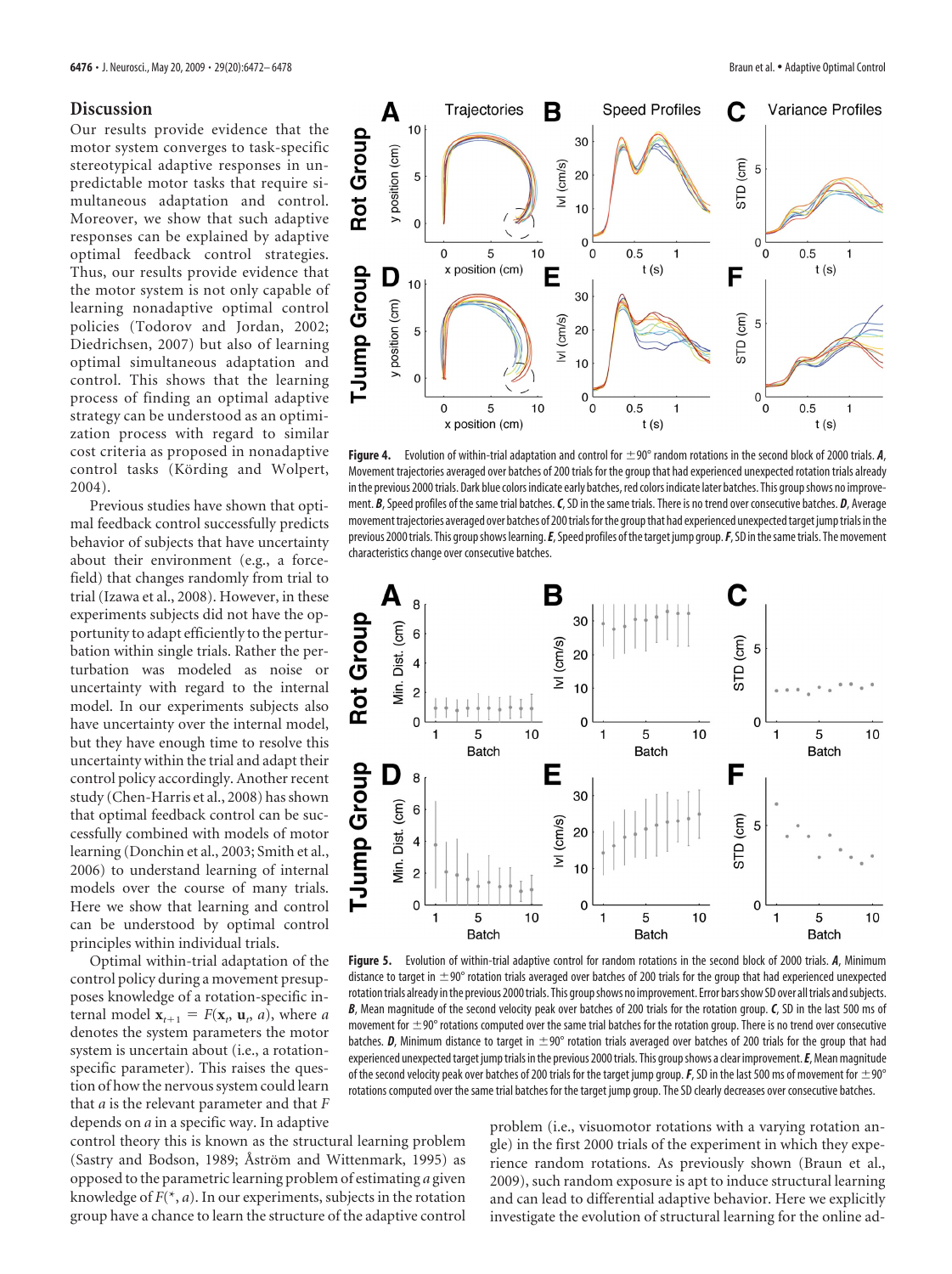

Figure 6. Predictions of the adaptive optimal control model compared with movement data. Averaged experimental hand trajectories (left column), speed profiles (second column), angular momentum (third column), and trajectory variability (right column) for standard trials (black) and rotation trials [ $\pm 30^{\circ}$  (blue),  $\pm 50^{\circ}$  (red),  $\pm 70^{\circ}$  (green),  $\pm 90^{\circ}$  (magenta)]. The second peak in the speed profile and the magnitude of the angular momentum (assuming  $m = 1$  kg) reflect the corrective movement of the subjects. Higher rotation angles are associated with higher variability in the movement trajectories in the second part of the movement. The variability was computed over trials and subjects. The trajectories for all eight targets have been rotated to the same standard target and averaged, since model predictions were isotropic. The model consistently reproduces the characteristic features of the experimental curves.

aptation to visuomotor rotations (Fig. 1) and, based on an optimal adaptive feedback control scheme, show that this learning can be indeed understood as an improvement (Fig. 3) leading to optimal adaptive control strategies. It should be noted, however, that learning the rotation structure does not necessarily imply that the brain is learning to adapt literally a single neural parameter, but that exploration for online adaptation should be constrained by structural knowledge leading to more stereotype adaptive behavior. In the latter 2000 trials, when subjects know how to adapt efficiently to rotations, their behavior can be described by a parametric adaptive optimal feedback controller that exploits knowledge of the specific rotation structure.

In the literature there has been an ongoing debate whether corrective movements and multiple velocity peaks indicate discretely initiated submovements (Lee et al., 1997; Fishbach et al., 2007) or whether multimodal velocity profiles are the natural outcome of a continuous control process interacting with the environment (Kawato, 1992; Bhushan and Shadmehr, 1999). Our model predictions are consistent with the second view. Although corrective movements in our experiments are certainly induced by unexpected perturbations, the appearance of corrections and multimodal velocity profiles can be explained by a continuous process of adaptive optimal control.

As already described, online adaptation should not to be confused with online error correction (Diedrichsen et al., 2005). Online correction is, for example, required in the case of an unpredicted target jump. Under this condition the same controller can be used, i.e., the mapping from sensory input to motor output is unaltered. However, unexpectedly changing the hand– cursor relation (e.g., by a visuomotor rotation) requires the computation of adaptive control policies. This becomes intuitively apparent in the degenerate case of 180° rotations, as any correction of a naive controller leads to the opposite of its intended effect. However, it should be noted that the distinction between adaptation and error correction can be blurry in many cases. Strictly speaking, an adaptive control problem is a nonlinear control problem with a hyper-state containing state variables and (unknown) parameters. This means in principle no extra theory of adaptive control is required. In practice, however, there is a well established theory

of adaptive control (Sastry and Bodson, 1989; Åström and Wittenmark, 1995) that is built on the (somewhat artificial) distinction between state variables and (unknown) parameters. The two quantities are typically distinct in their properties. In general, the state, for example the position and velocity of the hand, changes rapidly and continuously within a movement. In contrast, other key quantities change discretely, like the identity of a manipulated object, or on a slower timescale, like the mass of the limb. We refer to such discrete or slowly changing quantities as the "parameters" of the movement. Therefore, state variables change on a much faster timescale than system parameters and the latter need to be estimated to allow for control of the state variables. This is exactly the case in our experiments where the parameters (rotation angle) change slowly and discretely from trial to trial, but the state variables (hand position, velocity, etc.) change continuously over time (within a trial). Thus, estimating uncertain parameters can subserve continuous control in an adaptive manner. In summary, our results suggest that the motor system can learn optimal adaptive control strategies to cope with specific uncertain environments.

#### **References**

- Åström KJ, Wittenmark B (1995) Adaptive control, Ed 2. Reading, MA: Addison-Wesley.
- Bhushan N, Shadmehr R (1999) Computational nature of human adaptive control during learning of reaching movements in force fields. Biol Cybern 81:39 – 60.
- Braun DA, Aertsen A, Wolpert DM, Mehring C (2009) Motor task variation induces structural learning. Curr Biol 19:352–357.
- Chen-Harris H, Joiner WM, Ethier V, Zee DS, Shadmehr R (2008) Adaptive control of saccades via internal feedback. J Neurosci 28:2804 –2813.
- Diedrichsen J (2007) Optimal task-dependent changes of bimanual feedback control and adaptation. Curr Biol 17:1675–1679.
- Diedrichsen J, Hashambhoy Y, Rane T, Shadmehr R (2005) Neural correlates of reach errors. J Neurosci 25:9919 –9931.
- Donchin O, Francis JT, Shadmehr R (2003) Quantifying generalization from trial-by-trial behavior of adaptive systems that learn with basis functions: theory and experiments in human motor control. J Neurosci 23:9032–9045.
- Fishbach A, Roy SA, Bastianen C, Miller LE, Houk JC (2007) Deciding when and how to correct a movement: discrete submovements as a decision making process. Exp Brain Res 177:45-63.